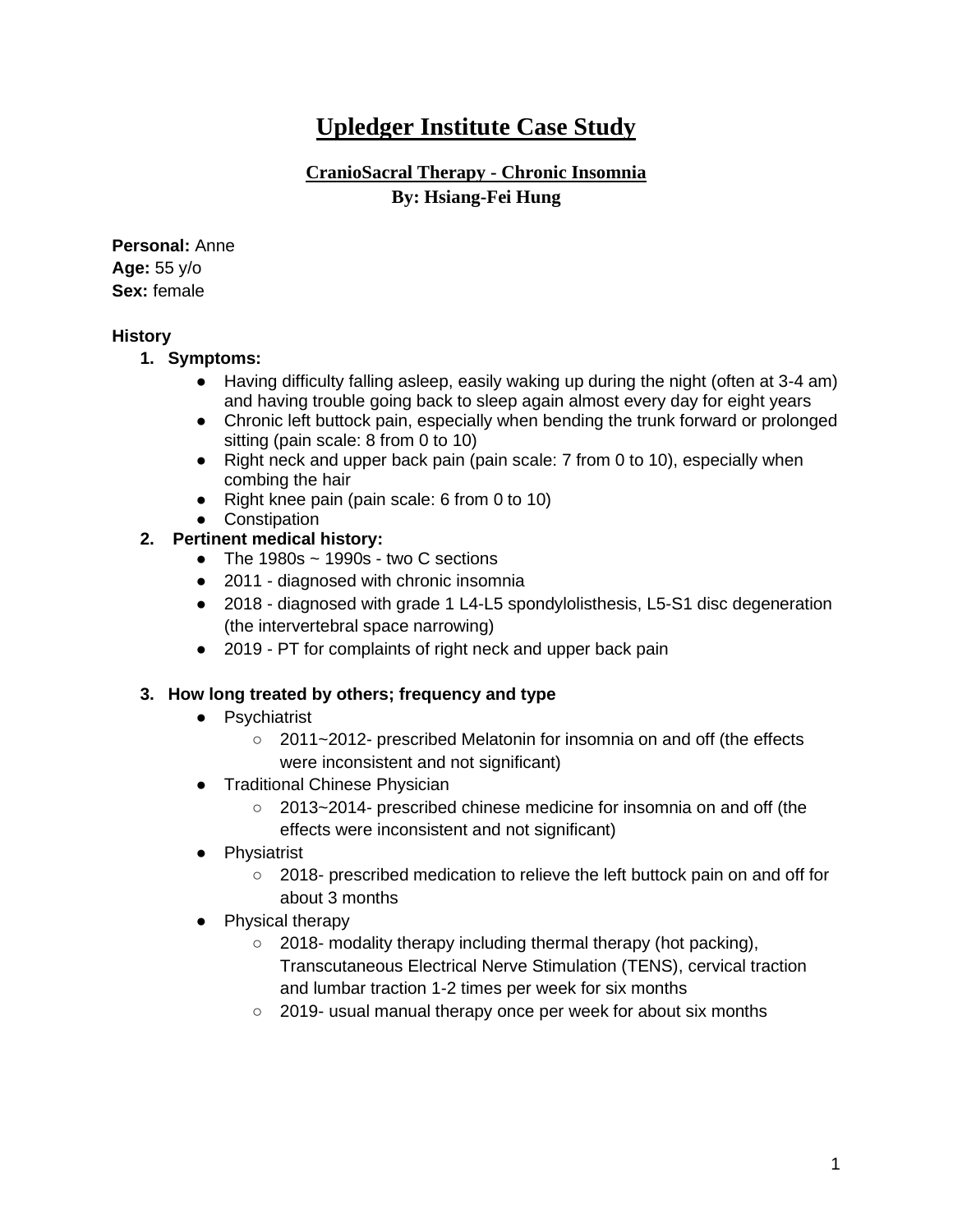# **Evaluation**

### **Findings:**

- 1. Observation: Anne easily got nervous, presented with mild anxiety most of the time and always kept alert in sessions.
- 2. Whole-body evaluation
	- a. Arcing:
		- i. The energy cysts (ECs) were in the right knee, right pelvic cavity, right shoulder, and neck, right sphenoidal/temporal area, left TMJ area, the frontal area, the occipital area, left lower back and sacral area. Primary ones were the ones in the right pelvic area (50% of the depth), the right sphenoidal/temporal area, the sacral area, and the occipital area.
	- b. Fascial glide: The fascial restrictions were from the right knee to the right pelvic area, the pelvic and respiratory diaphragms, bilateral upper back, the right shoulder, and the left pelvic area.
	- c. CSR:
		- i. The amplitudes of the listening stations of heels, dorsums, thighs, ASISs, ribs, shoulders and the 1st vault hold significantly diminished during both the flexion/extension phases, especially in the stations of ASISs, Ribs and the right side of the 1st vault hold.
		- ii. The amplitudes of the listening stations of the 2nd (the frontal bone) and the 3rd vault hold moderately diminished.
		- iii. The under quality of CSR was about 2.5 from 1(lowest) to 5(highest).
	- d. Dural tube evaluation:
		- i. The facilitated segments were at the levels of T12, L1, and L5.
	- e. The Global Epicenter was in the right upper abdomen just below the xiphoid process and next to the midline, the depth was about 30 %.
- 3. The range of motion (ROM) of neck and right shoulder decreased.

### **Treatment**:

Global Epicenter was utilized for treatment. The whole body dancing landscape began and went to many parts of the body. When everything calmed down, the last spot which kept showing up was the right pelvic area. I treated the relationship between Global Epicenter and the major restriction here, then focused on treating it (the right pelvic area) with the techniques of diaphragm release and Direction Of Energy (DOE) until the restrictions and EC here was released.

The 10-step protocol was also engaged. A lot of self-corrective motions of sacrum were noted during the L5-S1 decompression and dual tube traction. When I released the OCB, the SD occurred. Simultaneous, Anne went into SER with spontaneous head movements (rotating and side-bending to the left side), she paused in the position for a while and a big EC was released from the occipital area with a lot of rapid eye movements and a few deep breaths. At that moment, she was in a deep SD, so I didn't choose to start a dialogue.

When the treatment went to the sphenoid bone, it showed a right torsion lesion. I treated with the indirect technique and a SD occurred again, an EC was released with a lot of rapid eye movements and a sense of the crescendo and decrescendo of therapeutic pulses. There was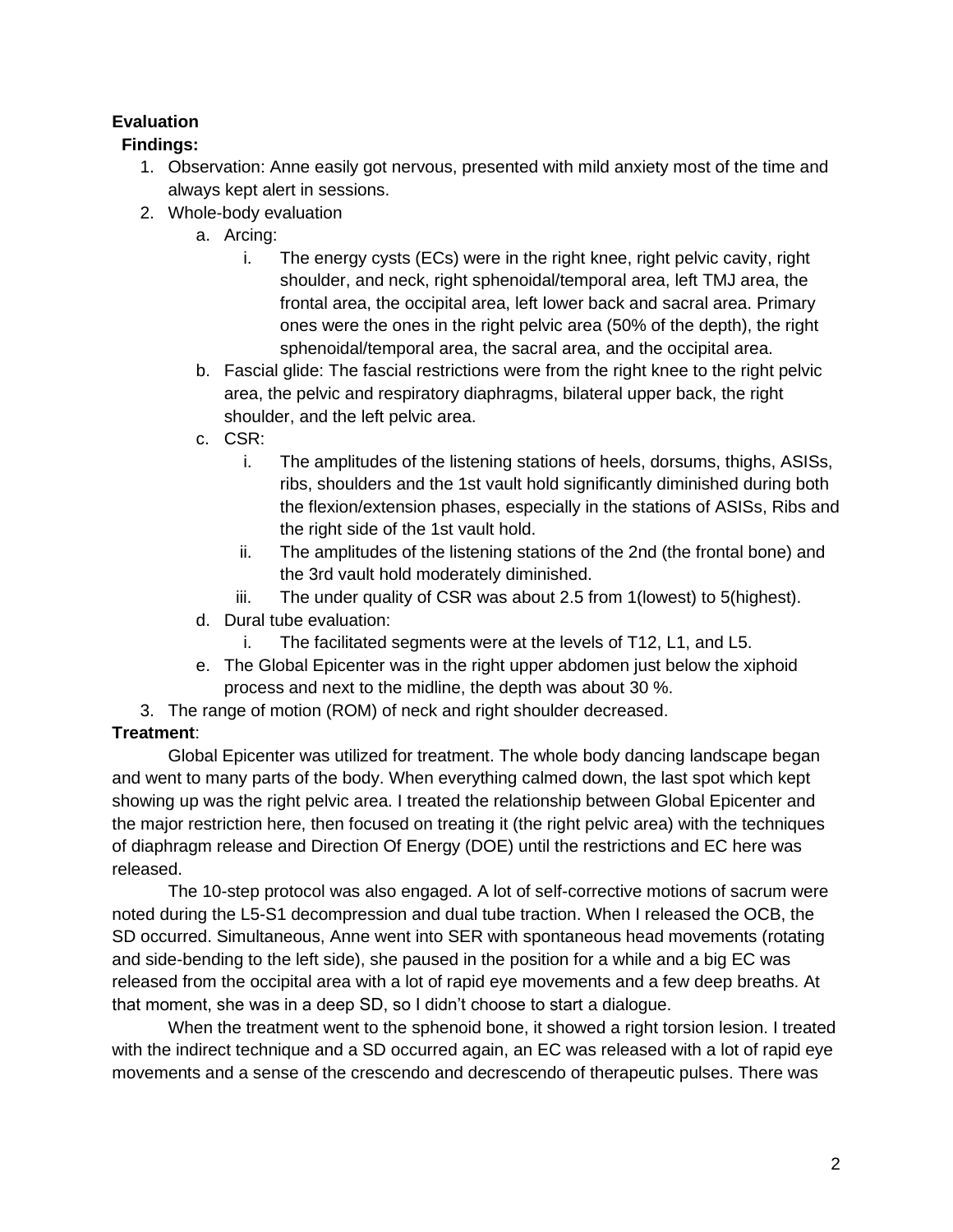also an energy release when I released the frontal bone with the crescendo and decrescendo of therapeutic pulses.

The mouth works were applied to release Anne's TMJ, the soft tissues of the left side were much tighter than the right side which was also tight. I released the soft tissues and the articular sutures of the zygoma bones.

#### **Tools you used:**

- 1. Whole-body evaluations
- 2. Global Epicenter/Regional Epicenter
- 3. 10-step protocol
- 4. The concept of the Sutherland cranial base lesions
- 5. Protocol for hard palate evaluation and correction (mouth works)
- 6. CST and SER
- 7. Positional tissue release
- 8. Avenue of expression

#### **Objective Results:**

- 1. Observation: In the follow-up sessions, Anne appeared relaxed most of the time and seemed happier and more energetic.
- 2. Whole-body evaluations:
	- a. Arching: The total number of energy cysts decreased. The primary ECs in the right pelvic area and the frontal area have disappeared, and the others became minor.
	- b. Fascial glide: The original restrictions have been better and the primary restrictions were in the left pelvic area and left upper back.
	- c. CSR: The amplitudes of most of the mentioned listening stations improved by about 50 %. The under quality of CSR was about 3 from 1(lowest) to 5(highest)
	- d. Dural tube evaluation: The facilitated segments were at the level of L5,
	- e. The global epicenter was still in the right upper abdomen but moved down about 3 cm, closer to the umbilicus. the depth is about 30 %.
- 3. ROM of neck and right shoulder increased.

### **Subjective Results:**

- 1. Anne felt pleased because the frequency of waking up during the night went from every day down to 1-2 times per week.
- 2. She noticed that the breath became deeper than before. She stated "I suddenly felt that a lot of air went into my chest when you released my OCB"
- 3. The pain scale of the left buttock was from 8 down to  $1 2$  and only happened at a very specific movement. Anne stated "I almost felt nothing in my daily life unless I fully focused on it, then I might feel it was a little tighter than the right side"
- 4. The pain scale of the right neck and upper back was from 7 to 2~3. She stated "I felt that my right upper back became lighter and don't feel pain anymore when combing my hair. "
- 5. The pain scale of the right knee was from 6 down to zero.